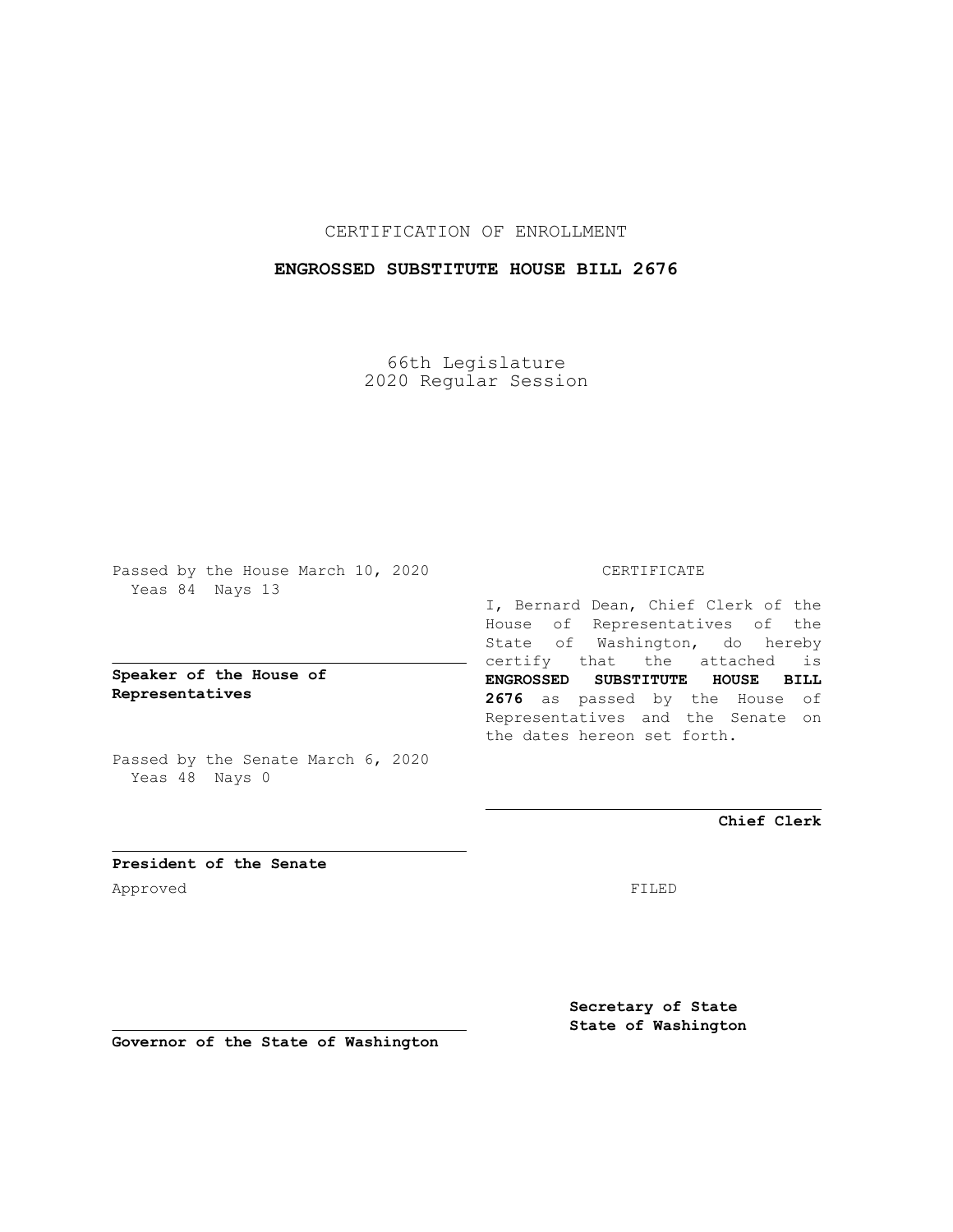## **ENGROSSED SUBSTITUTE HOUSE BILL 2676**

AS AMENDED BY THE SENATE

Passed Legislature - 2020 Regular Session

## **State of Washington 66th Legislature 2020 Regular Session**

**By** House Transportation (originally sponsored by Representatives Kloba, Boehnke, and Hudgins)

READ FIRST TIME 02/11/20.

 AN ACT Relating to establishing minimum requirements for the testing of autonomous vehicles; adding a new section to chapter 46.30 RCW; adding a new chapter to Title 46 RCW; and providing an effective 4 date.

5 BE IT ENACTED BY THE LEGISLATURE OF THE STATE OF WASHINGTON:

6 NEW SECTION. **Sec. 1.** A new section is added to chapter 46.30 7 RCW to read as follows:

8 (1) No entity may test an autonomous motor vehicle on any public 9 roadway under the department's autonomous vehicle self-certification 10 testing pilot program unless:

 (a) The entity holds an umbrella liability insurance policy that covers the entity in an amount not less than five million dollars per occurrence for damages by reason of bodily injury or death or property damage, caused by the operation of an autonomous motor vehicle for which information is provided under the autonomous vehicle self-certification testing pilot program; and

17 (b) The entity maintains proof of this policy with the department 18 in a form and manner specified by the department.

19 (2) Requirements related to proof of motor vehicle insurance 20 under RCW 46.30.020 and penalties for providing false evidence of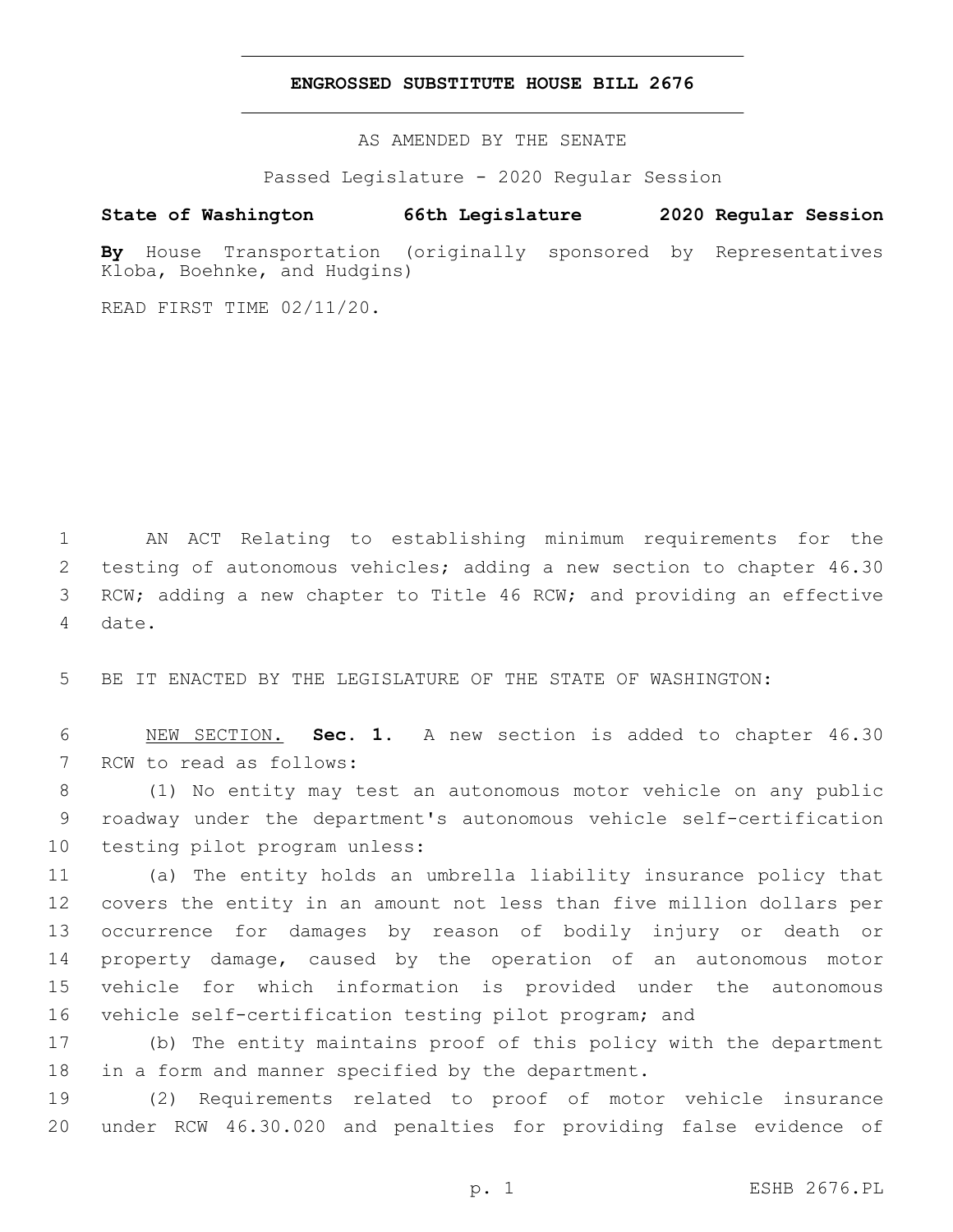motor vehicle insurance under RCW 46.30.040 are applicable to this 2 section.

 NEW SECTION. **Sec. 2.** (1) In order to test an autonomous motor vehicle on any public roadway under the department's autonomous vehicle self-certification testing pilot program, the following information must be provided by the self-certifying entity testing the autonomous motor vehicle:

8 (a) Contact information specified by the department;

(b) Local jurisdictions where testing is planned;

 (c) The vehicle identification numbers of the autonomous vehicles being tested, provided that one is required by state or federal law; 12 and

 (d) Proof of an insurance policy that meets the requirements of 14 section 1 of this act.

 (2) Any autonomous motor vehicle to which subsection (1) of this section is applicable and that does not have a vehicle identification number and is not otherwise required under state or federal law to have a vehicle identification number assigned to it must be assigned a unique identification number that is provided to the department and that is displayed in the vehicle in a manner similar to the display of vehicle identification numbers in motor vehicles.

 (3)(a) The self-certifying entity testing the autonomous motor vehicle on any public roadway must notify the department of:

 (i) Any collisions that are required to be reported to law enforcement under RCW 46.52.030, involving an autonomous motor 26 vehicle during testing on any public roadway; and

 (ii) Any moving violations, as defined in administrative rule as authorized under RCW 46.20.2891, for which a citation or infraction was issued, involving an autonomous motor vehicle during testing on 30 any public roadway.

 (b) By February 1st of each year, the self-certifying entity must submit a report to the department covering reportable events from the 33 prior calendar year.

 (c) The self-certifying entity shall provide the information required by the department under (a) of this subsection. The information provided must include whether the autonomous driving system was operating the vehicle at the time of or immediately prior to the collision or moving violation, and in the case of a collision,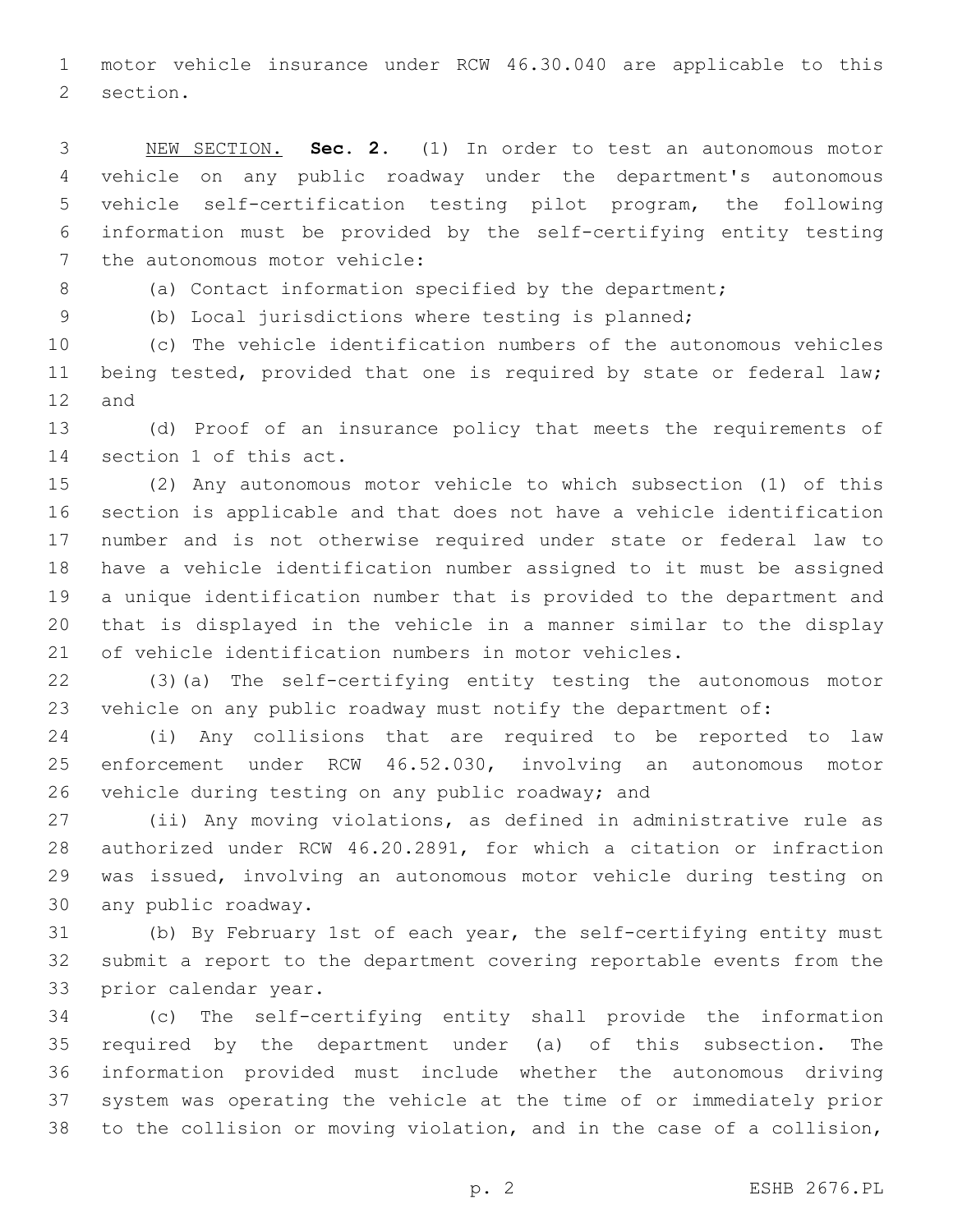details regarding the collision, including any loss of life, injury, or property damage that resulted from the collision.

 (d) The provisions of this section are supplemental to all other rights and duties under law applicable in the event of a motor 5 vehicle collision.

 (4) The self-certifying entity testing the autonomous motor vehicle on public roadways under the department's autonomous vehicle self-certification testing pilot program must provide written notice in advance of testing to local and state law enforcement agencies with jurisdiction over any of the public roadways on which testing will occur that includes the expected period of time during which testing will occur in the applicable jurisdictions, including city police departments within city limits where testing will occur, county sheriff departments outside of city limits in counties where testing will occur, and the Washington state patrol when testing will occur on limited access highways, as defined in RCW 47.52.010. However, for testing primarily on limited access highways that travels through multiple local jurisdictions, which may include the limited incidental use of other roadways, the self-certifying entity must only provide written notice as specified in this subsection to the Washington state patrol. Written notice provided under this subsection must: (a) Be provided not less than fourteen and not more than sixty days in advance of testing; (b) include contact information where the law enforcement agency can communicate with the self-certifying entity testing the autonomous vehicle regarding the testing planned in that jurisdiction; and (c) provide the physical description of the motor vehicle or vehicles being tested, including 28 make, model, color, and license plate number.

 (5) The department may adopt a fee to be charged by the department for self-certification in an amount sufficient to offset administration by the department of the self-certification testing 32 pilot program.

 (6) The department shall provide public access to the information self-certifying entities provide to it, and shall provide an annual report to the house and senate transportation committees of the legislature summarizing the information reported by self-certifying 37 entities under this section.

 (7) An autonomous motor vehicle may not be operated on any public roadway for the purposes of testing in Washington state until the